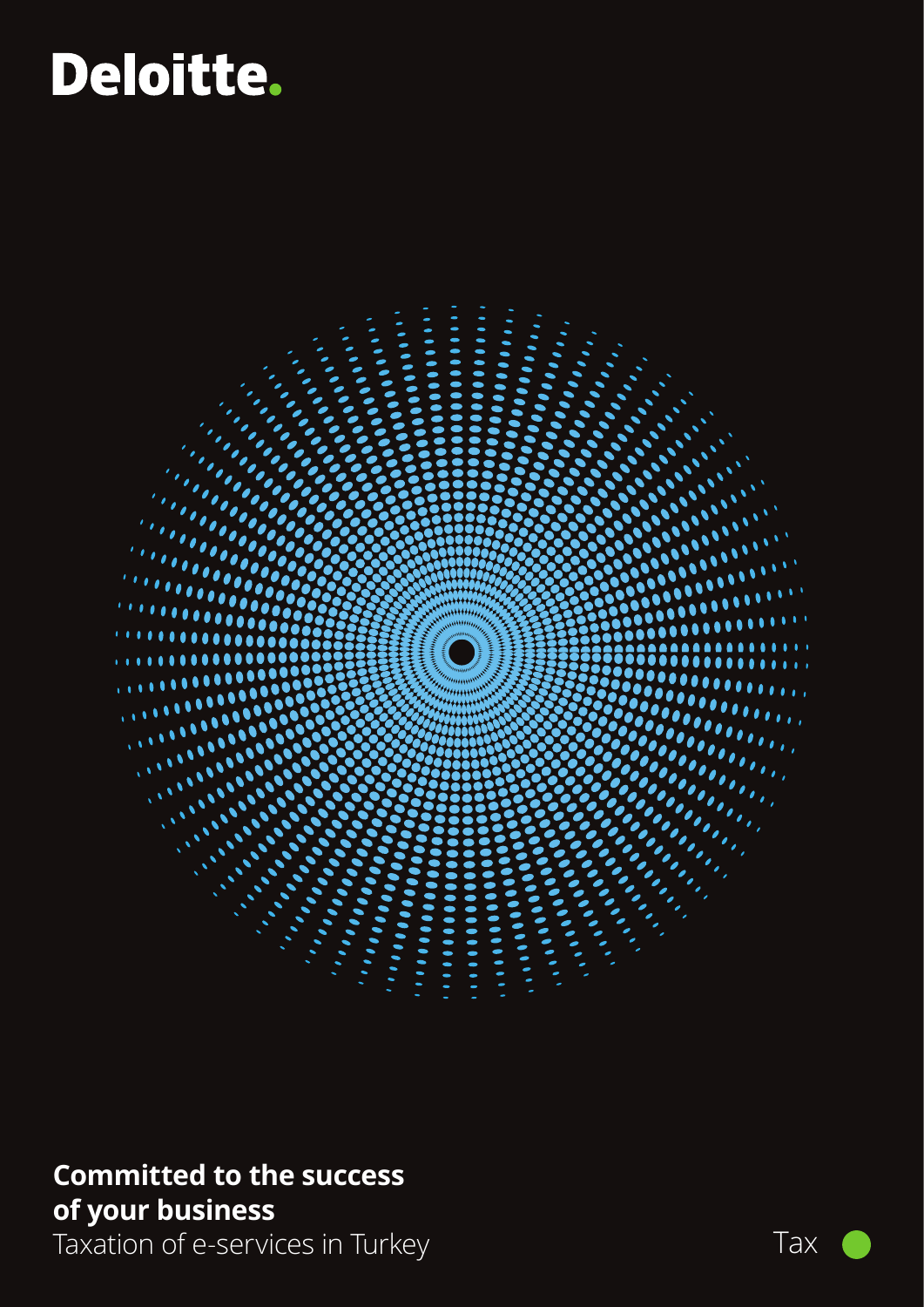Starting from January 2018, non-resident electronic service providers are obliged to register for VAT due to electronic services sold to real person end customers in Turkey (B2C).

### **Covered companies**

According to the general communique serial No:17 related to VAT registration and declaration rules, non-Turkish resident suppliers of e-services are going to be required to apply for VAT registration in Turkey provided that the e-services are rendered to a real person end customer (B2C) who are not VAT taxpayers.

## **Covered services**

There is no limitation mentioned in the communique, thus, all types of e-services are subject to VAT registration in Turkey.

# **VAT registration**

According to the communique, the nonresident e-service supplier is responsible to declare the VAT due to its sales to a real person end customer.

In order to submit the VAT return, the non-resident service supplier should first register to the Main Tax Office by electronically filling in the relevant form at www.digitalservice.gib.gov.tr before electronically submitting their first monthly VAT Return No:3. Upon registration, the system will create a user name, code and password to the non-resident service provider which will be used while filing the VAT return.

In case where the electronic service supplier is not mentioned clearly or the service rendered is not based on an agreement or invoicing process is not mentioned clearly, the VAT that arises from electronically supplied services will be declared and paid by the intermediary parties.

According to the communique, there is no certain threshold for VAT registration.

### **E-services accounting**

Non-resident electronic service providers will not need to keep books and issue any type of document to the service recipients.

The communique allows deduction of input VAT incurred in Turkey which is directly related to electronic services supplied in Turkey. In order to enjoy VAT deduction, invoice issued by Turkish provider who supply goods or services to ESS provider must be retained to prove in case of an audit. Therefore original of the vendor invoices must be retained for 5 years in case of VAT deduction.

Rate of VAT will be differed according to the type of e-services. Standard VAT rate is 18% whereas reduced rates are 8% and 1%.

There is no need to file VAT return for the month for which there is no sales. There is no bookkeeping obligation for VAT registered electronical service suppliers.

# **Payments and Filings**

Since this law is effective from Janury 2018, the initial submission of VAT Return No:3 will be related with the first quarter of the financial year, therefore January, February and March tax return will be filed together under a single tax return. After the first exclusive tax return, the following returns will be filed monthly.

The deadline for filing a return is 24<sup>th</sup> of the following month, whereas, the payment should be made until the 26<sup>th</sup> of the following month through Turkish banks that are authorized to collect taxes on behalf of the tax authority. Non-resident service providers can also make their payments at www.gib.gov.tr web address by Turkish credit/debit cards that belong to the authorized banks.

The sales can be made in foreign currency, however the relevant currency to be used in VAT return and the payment will be in local currency (TRY). In such case, the Central Bank's buying rate should be used in order to convert foreign currency into Turkish Lira.

Additionally, there is no need to file VAT return for the month for which no sale was made, so nil tax return is not required.

# **Penalty and Interest regime**

For failures discovered by the tax authorities the applicable penalty is 100% penalty of VAT liability due + 1.4% interest payment calculated on outstanding tax amount per month. The penalties will be charged according to Tax Procedure Code.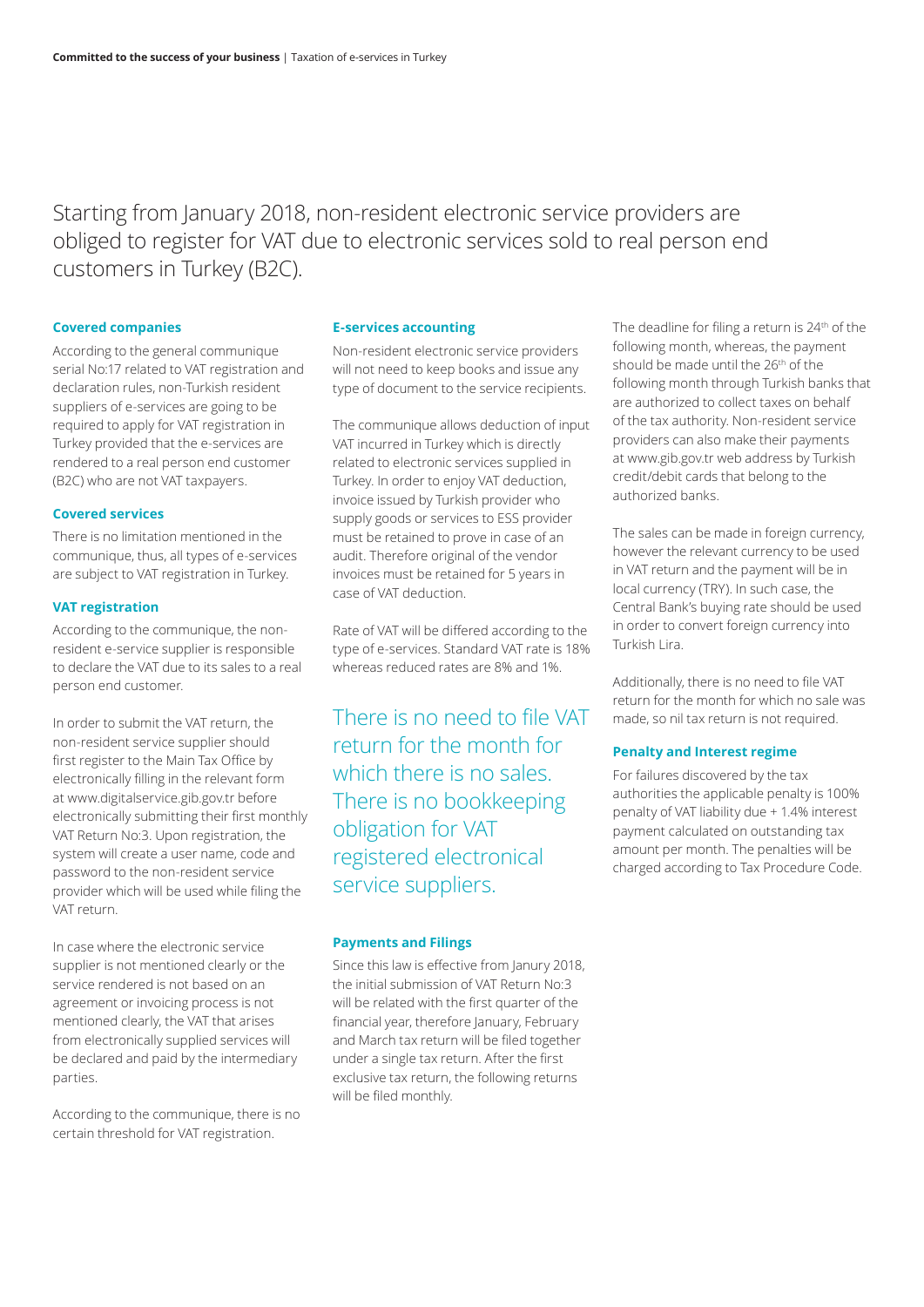# **Key Points of e-services**